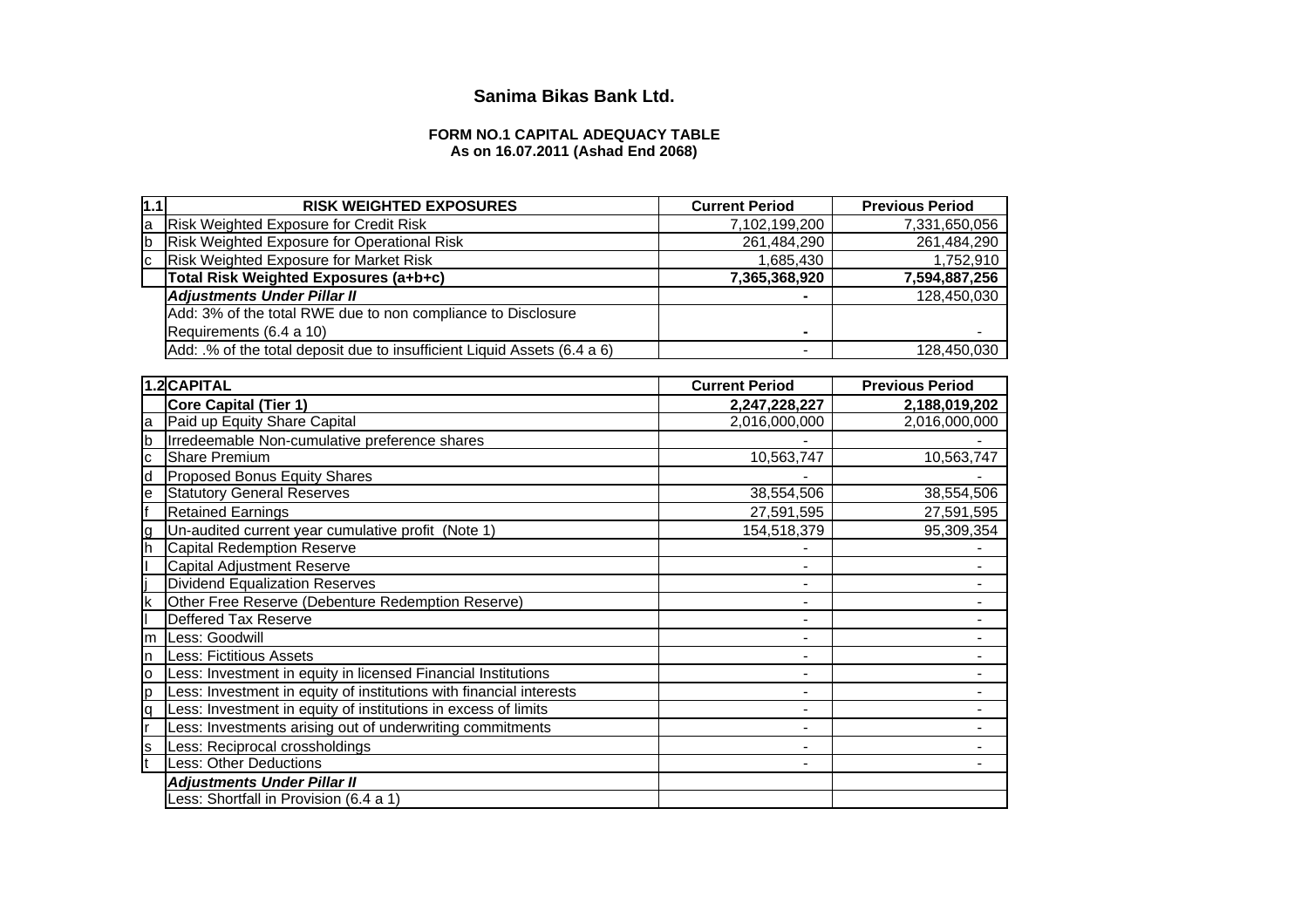|          | Less: Loans and Facilities extended to Related Parties and Restricted<br>lending $(6.4 a 2)$ |               |               |
|----------|----------------------------------------------------------------------------------------------|---------------|---------------|
|          | <b>Supplementary Capital (Tier 2)</b>                                                        | 66,374,613    | 72,551,113    |
| la       | Cumulative and/or Redeemable Preference Share                                                |               |               |
| <b>b</b> | Subordinated Term Debt                                                                       |               |               |
| Iс       | <b>Hybrid Capital Instruments</b>                                                            |               |               |
| ld       | General loan loss provision                                                                  | 64,573,860    | 70,750,360    |
| le       | <b>Investment Adjustment Reserve</b>                                                         |               |               |
| lf       | <b>Assets Revaluation Reserve</b>                                                            |               |               |
| g        | <b>Exchange Equalization Reserve</b>                                                         | 1,800,753     | ,800,753      |
| lh       | <b>Other Reserves</b>                                                                        | -             |               |
|          | <b>Total Capital Fund (Tier I and Tier II)</b>                                               | 2,313,602,840 | 2,260,570,315 |
|          |                                                                                              |               |               |
|          | <del>.</del>                                                                                 |               |               |

| <b>1.3 CAPITAL ADEQUACY RATIOS</b>                                        | <b>Current Period</b> | <b>Previous Period</b> |
|---------------------------------------------------------------------------|-----------------------|------------------------|
| Tier 1 Capital to Total Risk Weighted Exposures (After Bank's adjustments |                       |                        |
| lof Pillar II)                                                            | $30.51\%$             | 28.33%                 |
| Tier 1 and Tier 2 Capital to Total Risk Weighted Exposures (After Bank's  |                       |                        |
| ladiustments of Pillar II)                                                | 31.41%                | 29.27%                 |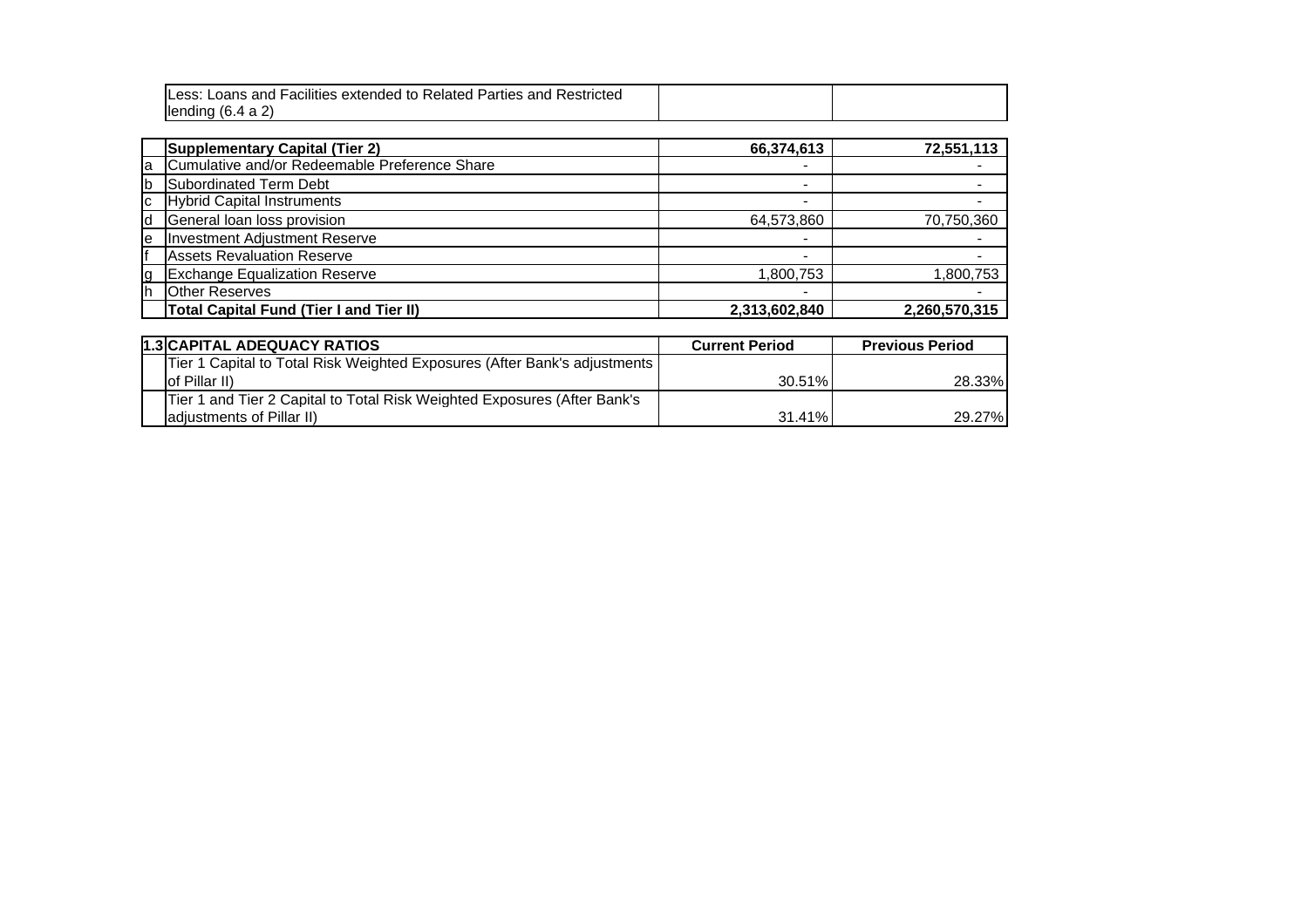## **FORM NO.2 RISK WEIGHTED EXPOSURE FOR CREDIT RISK**

**As on 16.07.2011 (Ashad End 2068)**

| A. Balance Sheet Exposures                                                     |                                                  | <b>Book Value</b>        | <b>Specific Provision</b> | <b>Eligible CRM</b>      | <b>Net Value</b>         |      | Risk Weight Risk Weighted Exposures |
|--------------------------------------------------------------------------------|--------------------------------------------------|--------------------------|---------------------------|--------------------------|--------------------------|------|-------------------------------------|
|                                                                                | ISI No. - NRB 9.1                                | a                        | b                         | $\mathbf{c}$             | d=a-b-c                  | е    | $f = d^*e$                          |
| Cash Balance                                                                   | Assets:1                                         | 147,095,662              |                           |                          | 147,095,662              | 0%   | $\sim$                              |
| Balance With Nepal Rastra Bank                                                 | Assets: 2.1                                      | 325,641,521              |                           |                          | 325,641,521              | 0%   | $\sim$                              |
| Gold                                                                           |                                                  |                          |                           |                          |                          | 0%   | $\sim$                              |
| Investment in Nepalese Government Securities                                   | Assets: 4.1.1                                    | 670,953,093              |                           |                          | 670,953,093              | 0%   | $\sim$                              |
| All other Claims on Government of Nepal                                        |                                                  | 26,913,241               |                           |                          | 26,913,241               | 0%   | $\sim$                              |
| Investment in Nepal Rastra Bank securities                                     | Assets: 4.1.2                                    |                          |                           |                          |                          | 0%   | $\sim$                              |
| All other claims on Nepal Rastra Bank                                          |                                                  | $\blacksquare$           |                           |                          | $\blacksquare$           | 0%   | $\sim$                              |
| Claims on Foreign Government and Central Bank (ECA 0-1)                        |                                                  | $\sim$                   |                           |                          | $\sim$                   | 0%   | $\sim$                              |
| Claims on Foreign Government and Central Bank (ECA -2)                         |                                                  | $\sim$                   |                           | $\overline{a}$           | $\sim$                   | 20%  | $\sim$                              |
| Claims on Foreign Government and Central Bank (ECA -3)                         |                                                  | $\sim$                   |                           | $\overline{\phantom{a}}$ | $\sim$                   | 50%  | $\sim$                              |
| Claims on Foreign Government and Central Bank (ECA-4-6)                        |                                                  | $\overline{\phantom{a}}$ |                           | $\sim$                   | $\sim$                   | 100% | $\sim$                              |
| Claims on Foreign Government and Central Bank (ECA -7)                         |                                                  | $\sim$                   |                           | $\sim$                   | $\sim$                   | 150% | $\sim$                              |
| Claims On BIS, IMF, ECB, EC and on Multilateral                                |                                                  |                          |                           |                          |                          |      |                                     |
| Development Banks (MDB's) recognized by the framework                          |                                                  |                          |                           |                          |                          | 0%   |                                     |
| Claims on Other Multilateral Development Banks                                 |                                                  | $\sim$                   |                           | $\sim$                   | $\sim$                   | 100% | $\sim$                              |
| Claims on Public Sector Entity (ECA 0-1)                                       |                                                  | $\blacksquare$           |                           | $\overline{\phantom{a}}$ | $\overline{\phantom{a}}$ | 20%  | $\blacksquare$                      |
| Claims on Public Sector Entity (ECA 2)                                         |                                                  | $\mathbf{r}$             |                           | $\sim$                   | $\overline{a}$           | 50%  | $\mathcal{L}^{\mathcal{A}}$         |
| Claims on Public Sector Entity (ECA 3-6)                                       |                                                  |                          |                           | $\sim$                   |                          | 100% |                                     |
| Claims on Public Sector Entity (ECA 7)                                         |                                                  | 17,000,000               |                           | $\overline{a}$           | 17.000.000               | 150% | 25,500,000                          |
| Claims on domestic banks that meet capital adequacy requirements               | Assets: (2.2+3)                                  | 1,348,320,783            |                           | $\sim$                   | 1,348,320,783            | 20%  | 269,664,157                         |
|                                                                                |                                                  |                          |                           |                          |                          |      |                                     |
| Claims on domestic banks that do not meet capital adequacy requirements        |                                                  | 30,000,000               |                           |                          | 30,000,000               | 100% | 30,000,000                          |
| Claims on foreign bank (ECA Rating 0-1)                                        |                                                  | 45,491,738               |                           | $\blacksquare$           | 45,491,738               | 20%  | 9,098,348                           |
| Claims on foreign bank (ECA Rating 2)                                          |                                                  | $\sim$                   |                           | $\sim$                   | $\sim$                   | 50%  | $\sim$                              |
| Claims on foreign bank (ECA Rating 3-6)                                        |                                                  | $\overline{a}$           |                           | $\sim$                   | $\overline{\phantom{a}}$ | 100% | $\sim$                              |
| Claims on foreign bank (ECA Rating 7)                                          |                                                  | $\sim$                   |                           | $\overline{\phantom{a}}$ | $\mathbf{r}$             | 150% | $\sim$                              |
| Claims on foreign bank incorporated in SAARC region operating with a           |                                                  |                          |                           |                          |                          |      |                                     |
| buffer of 1% above their respective regulatory capital requirement             |                                                  | 6.905.130                |                           |                          | 6.905.130                | 20%  | 1.381.026                           |
| Claims on Domestic Corporates                                                  |                                                  | 2,888,270,368            | $\sim$                    | 37,890,972               | 2,850,379,396            | 100% | 2,850,379,396                       |
| Claims on Foreign Corporates (ECA 0-1)                                         |                                                  |                          |                           |                          |                          | 20%  | $\sim$                              |
| Claims on Foreign Corporates (ECA 2)                                           |                                                  | $\sim$                   |                           | $\sim$                   | $\sim$                   | 50%  | $\sim$                              |
| Claims on Foreign Corporates (ECA 3-6)                                         |                                                  | $\sim$                   |                           | $\sim$                   | $\sim$                   | 100% | $\sim$                              |
| Claims on Foreign Corporates (ECA 7)                                           |                                                  | $\sim$                   |                           | $\sim$                   | $\sim$                   | 150% | $\sim$                              |
| Regulatory Retail Portfolio (Not Overdue)                                      |                                                  | 1,777,927,110            |                           | 47,966,061               | 1,729,961,049            | 75%  | 1,297,470,787                       |
| Claims Fullfilling all criterion of regulatory retail except granularity       |                                                  | 19,361,298               |                           | 9,402,754                | 9,958,544                | 100% | 9,958,544                           |
| Claims secured by residential properties                                       |                                                  | 317,710,158              |                           | $\sim$                   | 317,710,158              | 60%  | 190,626,095                         |
| Claims not fully secured by residential properties                             |                                                  |                          |                           |                          |                          | 150% |                                     |
| Claims secured by residential properties (Overdue)                             |                                                  |                          | $\sim$                    | $\blacksquare$           |                          | 100% |                                     |
| Claims secured by Commercial real estate                                       |                                                  | 572,676,579              |                           |                          | 572,676,579              | 100% | 572,676,579                         |
| Past due claims (except for claim secured by residential properties)           |                                                  | 3,874,100                | $\sim$                    | $\sim$                   | 3,874,100                | 150% | 5,811,151                           |
| <b>High Risk Claims</b>                                                        |                                                  | 730,840,356              |                           | 36,687,394               | 694,152,963              | 150% | 1,041,229,444                       |
| Investments in equity and other capital instruments of institutions listed in  | Assets:                                          |                          |                           |                          |                          |      |                                     |
| the stock exchange                                                             | $(5.1.4 + 5.1.7 + 5.1.8)$                        |                          |                           |                          |                          | 100% |                                     |
| Investments in equity and other capital instruments of institutions not listed |                                                  |                          |                           |                          |                          |      |                                     |
| in the stock exchange                                                          |                                                  | 100.000                  |                           |                          | 100.000                  | 150% | 150.000                             |
|                                                                                | FORM NO.2 RISK WEIGHTED EXPOSURE FOR CREDIT RISK |                          |                           |                          |                          |      |                                     |

**As on 16.07.2011 (Ashad End 2068)**

| A. Balance Sheet Exposures                                     |                         | <b>Book Value</b> | Specific Provision   Eligible CRM   Net Value |  |             |      | <b>Risk Weight Risk Weighted Exposures</b> |  |  |
|----------------------------------------------------------------|-------------------------|-------------------|-----------------------------------------------|--|-------------|------|--------------------------------------------|--|--|
|                                                                | <b>SI No. - NRB 9.1</b> |                   |                                               |  | d=a-b-c     |      | f=d*e                                      |  |  |
| Other Assets - Interest Receivable / Claim on Govt. Securities | Assets: 10.1.2          | 1.787.851         |                                               |  | 11.787.851  | በ%   |                                            |  |  |
| Other Assets - Cash & Cash in Transit Items                    | Assets: 7               |                   |                                               |  |             | 20%  |                                            |  |  |
| Other Assets (as per attachment)                               |                         | 509.801.865       | 22,290,014                                    |  | 487.511.851 | 100% | 487.511.851                                |  |  |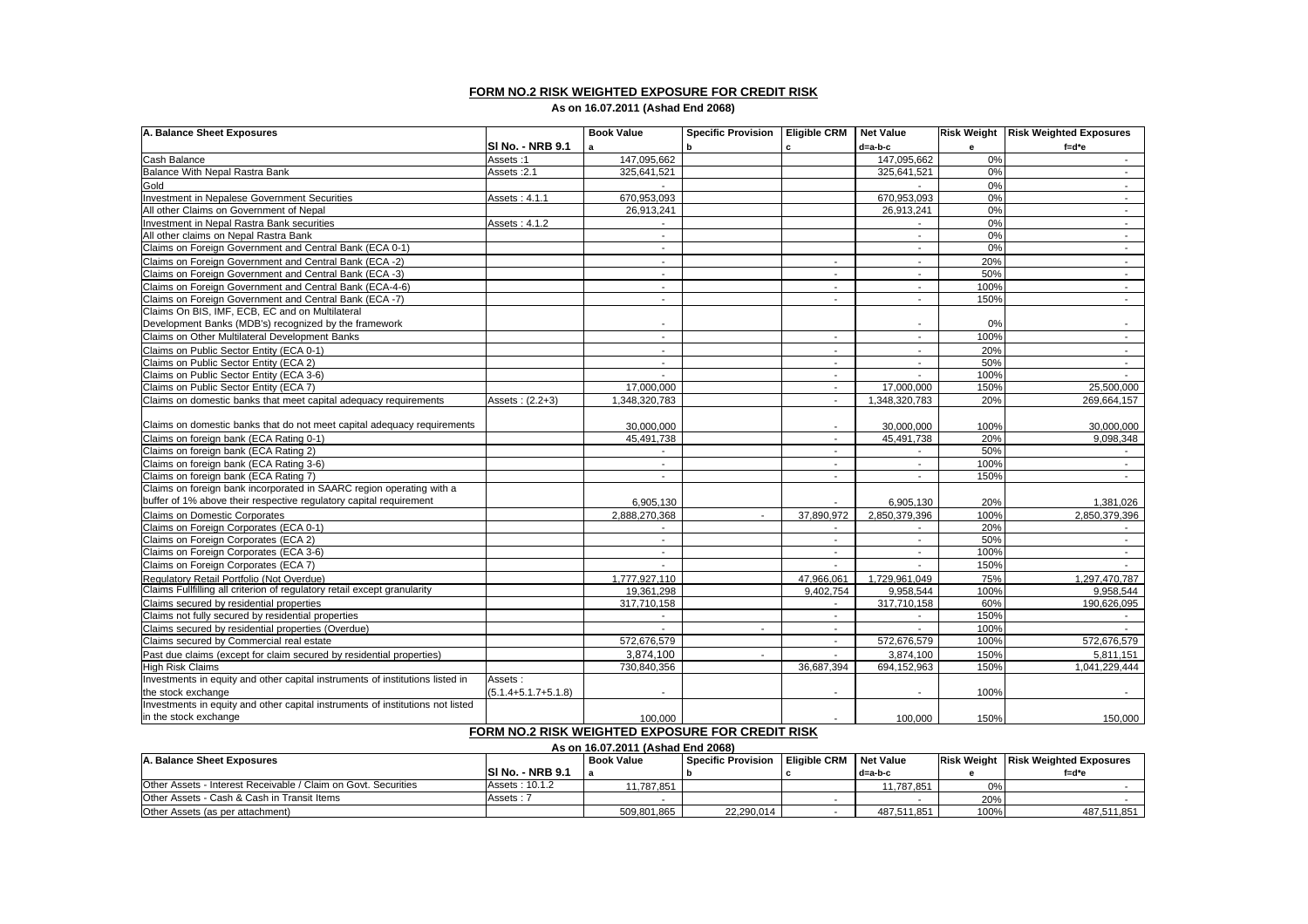| <b>TOTAL</b>                                                           | 9.450.670.854            | 22.290.014                | 131.947.180              | 9.296.433.660            |      | 6.791.457.377                         |
|------------------------------------------------------------------------|--------------------------|---------------------------|--------------------------|--------------------------|------|---------------------------------------|
| <b>B. Off Balance Sheet Exposures</b>                                  | <b>Gross Book Value</b>  | <b>Specific Provision</b> | <b>Eligible CRM</b>      | <b>Net Value</b>         |      | Risk Weight   Risk Weighted Exposures |
|                                                                        | a                        | h                         | c                        | d=a-b-c                  | е    | $f = d^*e$                            |
| <b>Revocable Commitments</b>                                           |                          |                           |                          | $\sim$                   | 0%   | $\sim$                                |
| <b>Bills Under Collection</b>                                          | $\overline{\phantom{a}}$ |                           |                          | $\overline{\phantom{a}}$ | 0%   | $\sim$                                |
| Forward Foreign Exchange Contract Liabilities                          | $\overline{\phantom{a}}$ |                           |                          | $\overline{\phantom{a}}$ | 10%  | $\sim$                                |
| LC Commitments With Original Maturity Up to 6 months Domestic          |                          |                           |                          |                          |      |                                       |
| Counterparty                                                           |                          |                           |                          | $\overline{\phantom{a}}$ | 20%  |                                       |
| Foreign Counterparty (ECA Rating 0-1)                                  | $\overline{\phantom{a}}$ |                           | $\overline{\phantom{a}}$ |                          | 20%  | $\sim$                                |
| Foreign Counterparty (ECA Rating 2)                                    | $\sim$                   |                           | $\sim$                   | $\sim$                   | 50%  | $\sim$                                |
| Foreign Counterparty (ECA Rating 3-6)                                  | $\sim$                   |                           | $\sim$                   | $\sim$                   | 100% | $\sim$                                |
| Foreign Counterparty (ECA Rating 7)                                    | $\overline{\phantom{a}}$ |                           | $\overline{\phantom{a}}$ | $\sim$                   | 150% | $\sim$                                |
| LC Commitments With Original Maturity Over 6 months Domestic           |                          |                           |                          |                          |      |                                       |
| Counterparty                                                           | $\overline{\phantom{a}}$ |                           |                          |                          | 50%  | $\overline{\phantom{a}}$              |
| Foreign Counterparty (ECA Rating 0-1)                                  | $\overline{\phantom{a}}$ |                           | $\overline{\phantom{a}}$ |                          | 20%  | $\sim$                                |
| Foreign Counterparty (ECA Rating 2)                                    | $\sim$                   |                           | $\overline{\phantom{a}}$ | $\sim$                   | 50%  | $\sim$                                |
| Foreign Counterparty (ECA Rating 3-6)                                  |                          |                           |                          |                          | 100% | $\sim$                                |
| Foreign Counterparty (ECA Rating 7)                                    | $\overline{\phantom{a}}$ |                           | $\overline{\phantom{a}}$ | $\overline{\phantom{a}}$ | 150% | $\sim$                                |
| Bid Bond, Performance Bond and Counter quarantee Domestic              |                          |                           |                          |                          |      |                                       |
| Counterparty                                                           | 152,716,906              |                           | 11,962,241               | 140,754,665              | 50%  | 70,377,332                            |
| Foreign Counterparty (ECA Rating 0-1)                                  |                          |                           |                          |                          | 20%  |                                       |
| Foreign Counterparty (ECA Rating 2)                                    |                          |                           |                          |                          | 50%  |                                       |
| Foreign Counterparty (ECA Rating 3-6)                                  | $\sim$                   |                           | $\sim$                   | $\sim$                   | 100% | $\sim$                                |
| Foreign Counterparty (ECA Rating 7)                                    | $\sim$                   |                           |                          | $\sim$                   | 150% | $\sim$                                |
| Unpaid Guarantee Claims                                                | $\overline{\phantom{a}}$ |                           |                          |                          | 200% | $\sim$                                |
| Underwriting commitments                                               | $\sim$                   |                           |                          |                          | 50%  | $\sim$                                |
| Lending of Bank's Securities or Posting of Securities as collateral    | $\sim$                   |                           | $\sim$                   | $\sim$                   | 100% | $\sim$                                |
| Repurchase Agreements, Assets sale with recourse                       |                          |                           |                          |                          | 100% |                                       |
| Advance Payment Guarantee                                              | 33,862,254               |                           | 1,405,834                | 32,456,420               | 100% | 32,456,420                            |
| <b>Financial Guarantee</b>                                             | 52.573.343               |                           | 5.541.000                | 47.032.343               | 100% | 47.032.343                            |
| Acceptances and Endorsements                                           |                          |                           |                          |                          | 100% |                                       |
| Unpaid portion of Partly paid shares and Securities                    |                          |                           |                          |                          | 100% |                                       |
| Irrevocable Credit commitments (Short Term)                            | 382,906,751              |                           | $\overline{\phantom{a}}$ | 382,906,751              | 20%  | 76,581,350                            |
| Irrevocable Credit commitments (Long Term)                             |                          |                           | $\sim$                   |                          | 50%  |                                       |
| Other Contingent Liabilities                                           | 84,294,378               |                           | $\sim$                   | 84,294,378               | 100% | 84,294,378                            |
| <b>TOTAL</b>                                                           | 706,353,631              |                           | 18,909,076               | 687,444,556              |      | 310,741,823                           |
| Total RWE for credit Risk Before Adjustment (A) +(B)                   | 10,157,024,485           | 22.290.014                | 150,856,256              | 9,983,878,216            |      | 7,102,199,200                         |
|                                                                        |                          |                           |                          |                          |      |                                       |
| <b>Adiustments under Pillar II</b>                                     |                          |                           |                          |                          |      |                                       |
| Add: 10% of the loan and facilities in excess of Single Obligor Limits |                          |                           |                          |                          |      |                                       |

| <b>Adiustinents under Pinar II</b>                                      |  |  |  |  |
|-------------------------------------------------------------------------|--|--|--|--|
| Add: 10% of the loan and facilities in excess of Single Obligor Limits  |  |  |  |  |
| (6.4 a 3)                                                               |  |  |  |  |
| Add: 1% of the contract (sale) value in case of the sale of credit with |  |  |  |  |
| recourse $(6.4 a 4)$                                                    |  |  |  |  |
| Total RWE for Credit Risk (After bank's Adjustments of Pillar II)       |  |  |  |  |

\* The investment in equity include the investment made in equity shares of Nepal Clearing House Company Ltd.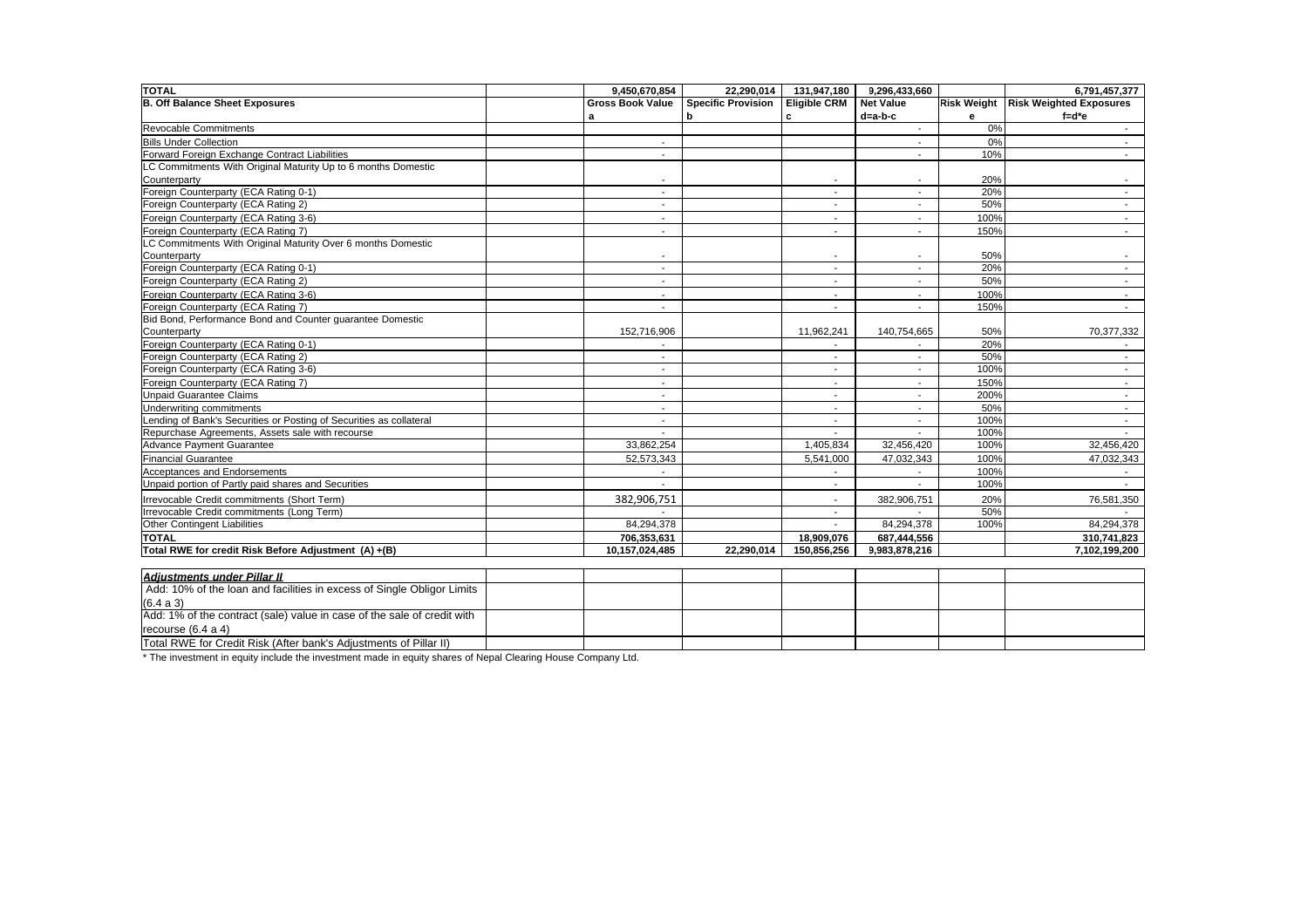#### **FORM NO.3 ELIGIBLE CREDIT RISK MITIGANTS As on 16.07.2011 (Ashad End 2068)**

| <b>Credit Exposures</b>                                                  | Deposits with<br><b>Bank</b> | <b>Deposits with</b><br>other banks/FI | Gold | <b>Govt.&amp; NRB Securities</b> | G'tee of<br>Govt. of<br>Nepal | Sec/G'tee of<br>other<br>Sovereigns | G'tee of domestic<br>banks | <b>MDBs</b> | G'tee of Sec/G'tee of<br><b>Foreign Banks</b> | Total          |
|--------------------------------------------------------------------------|------------------------------|----------------------------------------|------|----------------------------------|-------------------------------|-------------------------------------|----------------------------|-------------|-----------------------------------------------|----------------|
|                                                                          | (a)                          | (b)                                    | (c)  | (d)                              | (e)                           | (f)                                 | (q)                        | (h)         | (1)                                           |                |
| <b>Balance Sheet Exposures</b>                                           |                              |                                        |      |                                  |                               |                                     |                            |             |                                               |                |
| Claims on Foreign Government and Central Bank (ECA -2)                   |                              |                                        |      |                                  |                               |                                     |                            |             |                                               |                |
| Claims on Foreign Government and Central Bank (ECA -3)                   |                              |                                        |      |                                  |                               |                                     |                            |             |                                               | $\sim$         |
| Claims on Foreign Government and Central Bank (ECA-4-6)                  |                              |                                        |      |                                  |                               |                                     |                            |             |                                               | $\sim$         |
| Claims on Foreign Government and Central Bank (ECA -7)                   |                              |                                        |      |                                  |                               |                                     |                            |             |                                               | $\mathcal{L}$  |
| Claims on Other Multilateral Development Banks                           |                              |                                        |      |                                  |                               |                                     |                            |             |                                               | $\blacksquare$ |
| Claims on Public Sector Entity (ECA 0-1)                                 |                              |                                        |      |                                  |                               |                                     |                            |             |                                               | $\blacksquare$ |
| Claims on Public Sector Entity (ECA 2)                                   |                              |                                        |      |                                  |                               |                                     |                            |             |                                               | $\blacksquare$ |
| Claims on Public Sector Entity (ECA 3-6)                                 |                              |                                        |      |                                  |                               |                                     |                            |             |                                               | $\sim$         |
| Claims on Public Sector Entity (ECA 7)                                   |                              |                                        |      |                                  |                               |                                     |                            |             |                                               | $\mathbf{r}$   |
|                                                                          |                              |                                        |      |                                  |                               |                                     |                            |             |                                               |                |
| Claims on domestic banks that meet capital adequacy requirements         |                              |                                        |      |                                  |                               |                                     |                            |             |                                               |                |
| Claims on domestic banks that do not meet capital adequacy               |                              |                                        |      |                                  |                               |                                     |                            |             |                                               |                |
| requirements                                                             |                              |                                        |      |                                  |                               |                                     |                            |             |                                               | ٠              |
| Claims on foreign bank (ECA Rating 0-1)                                  |                              |                                        |      |                                  |                               |                                     |                            |             |                                               | $\blacksquare$ |
| Claims on foreign bank (ECA Rating 2)                                    |                              |                                        |      |                                  |                               |                                     |                            |             |                                               | $\sim$         |
|                                                                          |                              |                                        |      |                                  |                               |                                     |                            |             |                                               | $\sim$         |
| Claims on foreign bank (ECA Rating 3-6)                                  |                              |                                        |      |                                  |                               |                                     |                            |             |                                               |                |
| Claims on foreign bank (ECA Rating 7)                                    |                              |                                        |      |                                  |                               |                                     |                            |             |                                               |                |
|                                                                          |                              |                                        |      |                                  |                               |                                     |                            |             |                                               |                |
| Claims on foreign bank incorporated in SAARC region operating with a     |                              |                                        |      |                                  |                               |                                     |                            |             |                                               |                |
| buffer of 1% above their respective regulatory capital requirement       |                              |                                        |      |                                  |                               |                                     |                            |             |                                               |                |
| Claims on Domestic Corporates                                            | 37,890,972                   |                                        |      |                                  |                               |                                     |                            |             |                                               | 37,890,972     |
| Claims on Foreign Corporates (ECA 0-1)                                   |                              |                                        |      |                                  |                               |                                     |                            |             |                                               |                |
| Claims on Foreign Corporates (ECA 2)                                     |                              |                                        |      |                                  |                               |                                     |                            |             |                                               | $\blacksquare$ |
| Claims on Foreign Corporates (ECA 3-6)                                   |                              |                                        |      |                                  |                               |                                     |                            |             |                                               | $\sim$         |
| Claims on Foreign Corporates (ECA 7)                                     |                              |                                        |      |                                  |                               |                                     |                            |             |                                               | $\sim$         |
| Regulatory Retail Portfolio (Not Overdue)                                | 47,966,061                   |                                        |      |                                  |                               |                                     |                            |             |                                               | 47,966,061     |
|                                                                          |                              |                                        |      |                                  |                               |                                     |                            |             |                                               |                |
| Claims Fullfilling all criterion of regulatory retail except granularity | 9,402,754                    |                                        |      |                                  |                               |                                     |                            |             |                                               | 9,402,754      |
| Claims secured by residential properties                                 | $\sim$                       |                                        |      |                                  |                               |                                     |                            |             |                                               | $\sim$         |
| Claims not fully secured by residential properties                       |                              |                                        |      |                                  |                               |                                     |                            |             |                                               | $\sim$         |
| Claims secured by residential properties (Overdue)                       |                              |                                        |      |                                  |                               |                                     |                            |             |                                               | $\sim$         |
| Claims secured by Commercial real estate                                 |                              |                                        |      |                                  |                               |                                     |                            |             |                                               | $\blacksquare$ |
|                                                                          |                              |                                        |      |                                  |                               |                                     |                            |             |                                               |                |
| Past due claims (except for claim secured by residential properties)     |                              |                                        |      |                                  |                               |                                     |                            |             |                                               |                |
| <b>High Risk Claims</b>                                                  | 36.687.394                   |                                        |      |                                  |                               |                                     |                            |             |                                               | 36.687.394     |
| Investments in equity and other capital instruments of institutions      |                              |                                        |      |                                  |                               |                                     |                            |             |                                               |                |
| listed in the stock exchange                                             |                              |                                        |      |                                  |                               |                                     |                            |             |                                               |                |
| Investments in equity and other capital instruments of institutions not  |                              |                                        |      |                                  |                               |                                     |                            |             |                                               |                |
| listed in the stock exchange                                             |                              |                                        |      |                                  |                               |                                     |                            |             |                                               |                |
| Other Assets - Cash & Cash in Transit Items                              |                              |                                        |      |                                  |                               |                                     |                            |             |                                               |                |
| Other Assets - Investments in equity or regulatory capital instruments   |                              |                                        |      |                                  |                               |                                     |                            |             |                                               |                |
| issued by securities firms                                               |                              |                                        |      |                                  |                               |                                     |                            |             |                                               |                |
| Ficticious Assets not deducted from Tier I                               |                              |                                        |      |                                  |                               |                                     |                            |             |                                               |                |
| Other Assets (as per attachment)                                         |                              |                                        |      |                                  |                               |                                     |                            |             |                                               | $\sim$         |
|                                                                          |                              |                                        |      |                                  |                               |                                     |                            |             |                                               |                |
| Off Balance Sheet Exposures                                              |                              |                                        |      |                                  |                               |                                     |                            |             |                                               |                |
| Forward Foreign Exchange Contract                                        |                              |                                        |      |                                  |                               |                                     |                            |             |                                               | $\sim$         |
| LC Commitments With Original Maturity Up to 6 months (domestic)          |                              |                                        |      |                                  |                               |                                     |                            |             |                                               |                |
| ECA Rating 0-1                                                           |                              |                                        |      |                                  |                               |                                     |                            |             |                                               | $\sim$         |
| ECA Rating 2                                                             |                              |                                        |      |                                  |                               |                                     |                            |             |                                               | $\sim$         |
| ECA Rating 3-6                                                           |                              |                                        |      |                                  |                               |                                     |                            |             |                                               | $\mathbf{r}$   |
| ECA Rating 7                                                             |                              |                                        |      |                                  |                               |                                     |                            |             |                                               | $\sim$         |

**FORM NO.3 ELIGIBLE CREDIT RISK MITIGANTS**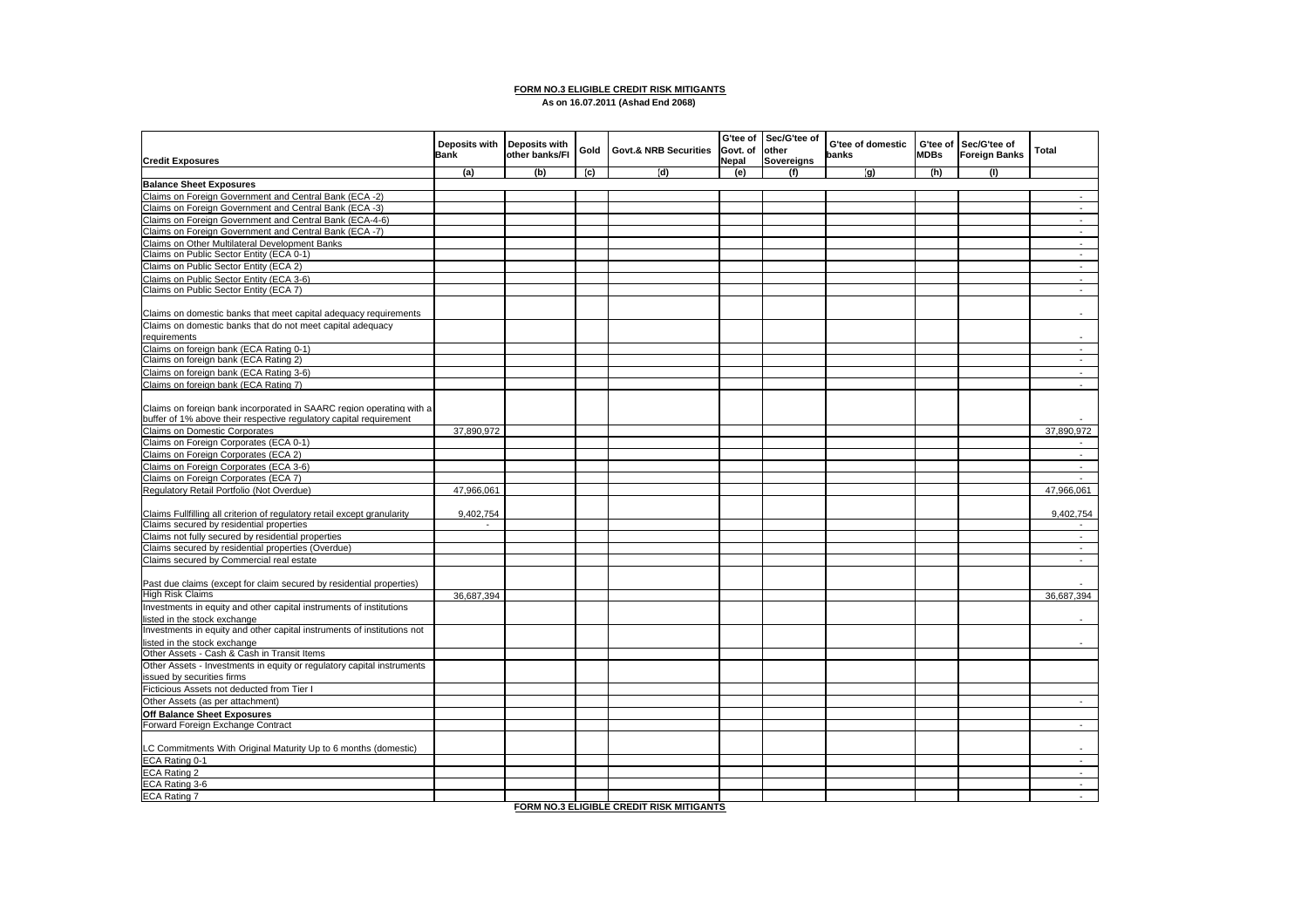|                                                                                  |                              |                                        |        | As on 16.07.2011 (Ashad End 2068) |                                |                                            |                            |                          |                                      |                          |
|----------------------------------------------------------------------------------|------------------------------|----------------------------------------|--------|-----------------------------------|--------------------------------|--------------------------------------------|----------------------------|--------------------------|--------------------------------------|--------------------------|
| <b>Credit Exposures</b>                                                          | Deposits with<br><b>Bank</b> | <b>Deposits with</b><br>other banks/FI | Gold   | <b>Govt.&amp; NRB Securities</b>  | Govt. of other<br><b>Nepal</b> | G'tee of Sec/G'tee of<br><b>Sovereians</b> | G'tee of domestic<br>banks | G'tee of<br><b>MDBs</b>  | Sec/G'tee of<br><b>Foreign Banks</b> | <b>Total</b>             |
|                                                                                  | (a)                          | (b)                                    | (c)    | (d)                               | (e)                            | (f)                                        | (a)                        | (h)                      | (1)                                  |                          |
| LC Commitments With Original Maturity Over 6 months (domestic)<br>ECA Rating 0-1 |                              |                                        |        |                                   |                                |                                            |                            |                          |                                      | $\sim$                   |
|                                                                                  |                              |                                        |        |                                   |                                |                                            |                            |                          |                                      | $\sim$                   |
| ECA Rating 2                                                                     |                              |                                        |        |                                   |                                |                                            |                            |                          |                                      | $\sim$                   |
| ECA Rating 3-6<br><b>ECA Rating 7</b>                                            |                              |                                        |        |                                   |                                |                                            |                            |                          |                                      | $\sim$<br>$\sim$         |
| Bid Bond, Performance Bond and Counter Guarantee Domestic<br>Counterparty        | 11,962,241                   |                                        |        |                                   |                                |                                            |                            |                          |                                      | 11,962,241               |
| ECA Rating 0-1                                                                   |                              |                                        |        |                                   |                                |                                            |                            |                          |                                      | $\sim$                   |
| ECA Rating 2                                                                     |                              |                                        |        |                                   |                                |                                            |                            |                          |                                      | $\sim$                   |
| ECA Rating 3-6                                                                   |                              |                                        |        |                                   |                                |                                            |                            |                          |                                      | $\sim$                   |
| ECA Rating 7                                                                     |                              |                                        |        |                                   |                                |                                            |                            |                          |                                      | $\overline{\phantom{a}}$ |
| Guarantee Invoked but yet not honoured                                           | $\overline{\phantom{a}}$     |                                        |        |                                   |                                |                                            |                            |                          |                                      | $\sim$                   |
| Underwriting commitments                                                         |                              |                                        |        |                                   |                                |                                            |                            |                          |                                      | $\sim$                   |
| Lending of Bank's Securities or Posting of Securities as collateral              |                              |                                        |        |                                   |                                |                                            |                            |                          |                                      | $\sim$                   |
| Repurchase Agreements, Assets sale with recourse (including repo/                |                              |                                        |        |                                   |                                |                                            |                            |                          |                                      |                          |
| reverse repo)                                                                    |                              |                                        |        |                                   |                                |                                            |                            |                          |                                      | $\sim$                   |
| Advance Payment Guarantee                                                        | 1,405,834                    |                                        |        |                                   |                                |                                            |                            |                          |                                      | 1,405,834                |
| <b>Financial Guarantee</b>                                                       | 5,541,000                    |                                        |        |                                   |                                |                                            |                            |                          |                                      | 5,541,000                |
| Acceptances and Endorsements                                                     |                              |                                        |        |                                   |                                |                                            |                            |                          |                                      | $\overline{\phantom{a}}$ |
| Unpaid portion of Partly paid shares and Securities                              |                              |                                        |        |                                   |                                |                                            |                            |                          |                                      | $\sim$                   |
| Irrevocable Credit commitments (Short Term)                                      |                              |                                        |        |                                   |                                |                                            |                            |                          |                                      | $\sim$                   |
| Irrevocable Credit commitments (Long Term)                                       |                              |                                        |        |                                   |                                |                                            |                            |                          |                                      | $\sim$                   |
| Other Contingent Liabilities                                                     | ٠                            |                                        |        |                                   |                                |                                            |                            |                          |                                      |                          |
| Total                                                                            | 150,856,256                  | $\sim$                                 | $\sim$ | ۰.                                | ۰                              | $\sim$                                     | $\sim$                     | $\overline{\phantom{a}}$ | $\sim$                               | 150,856,256              |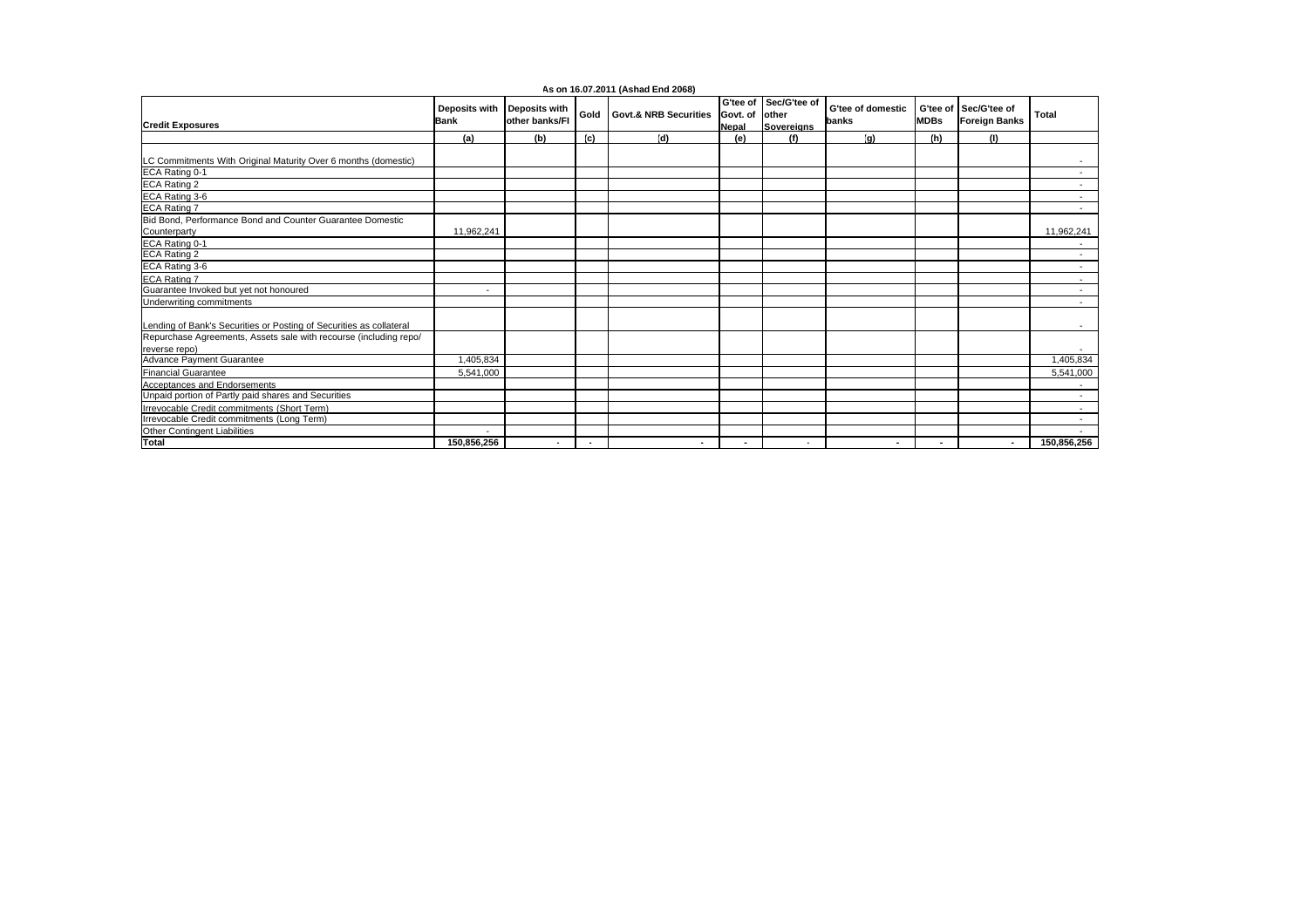# **FORM NO.5 OTHER ASSETS**

# **As on 16.07.2011 (Ashad End 2068)**

| <b>S. No.</b>  | <b>Assets</b>                           | <b>Gross Amount</b>          | <b>Specific Provision</b> | <b>Net Balance</b> |
|----------------|-----------------------------------------|------------------------------|---------------------------|--------------------|
| 1              | <b>Fixed Assets</b>                     | 365,999,830                  |                           | 365,999,830        |
| $\overline{2}$ | Interest Receivable on Other Investment | 7,508,155                    | -                         | 7,508,155          |
| 3              | Interest Receivable on Loan             | 22,290,014                   | 22,290,014                |                    |
| 4              | Non Banking Assets                      |                              |                           |                    |
| 5              | <b>Reconciliation Account</b>           | $\qquad \qquad \blacksquare$ |                           |                    |
| 6              | <b>Draft Paid Without Notice</b>        | $\blacksquare$               | -                         |                    |
|                | <b>Sundry Debtors</b>                   | 20,288                       | -                         | 20,288             |
| 8              | Advance payment and Deposits            | 52,130,824                   |                           | 52,130,824         |
| 9              | Staff Loan & Advance                    | 43,613,735                   | -                         | 43,613,735         |
| 10             | Stationery                              | 1,638,915                    | -                         | 1,638,915          |
| 11             | All other assets                        | 16,600,104                   | -                         | 16,600,104         |
| <b>TOTAL</b>   |                                         | 509,801,866                  | 22,290,014                | 487,511,851        |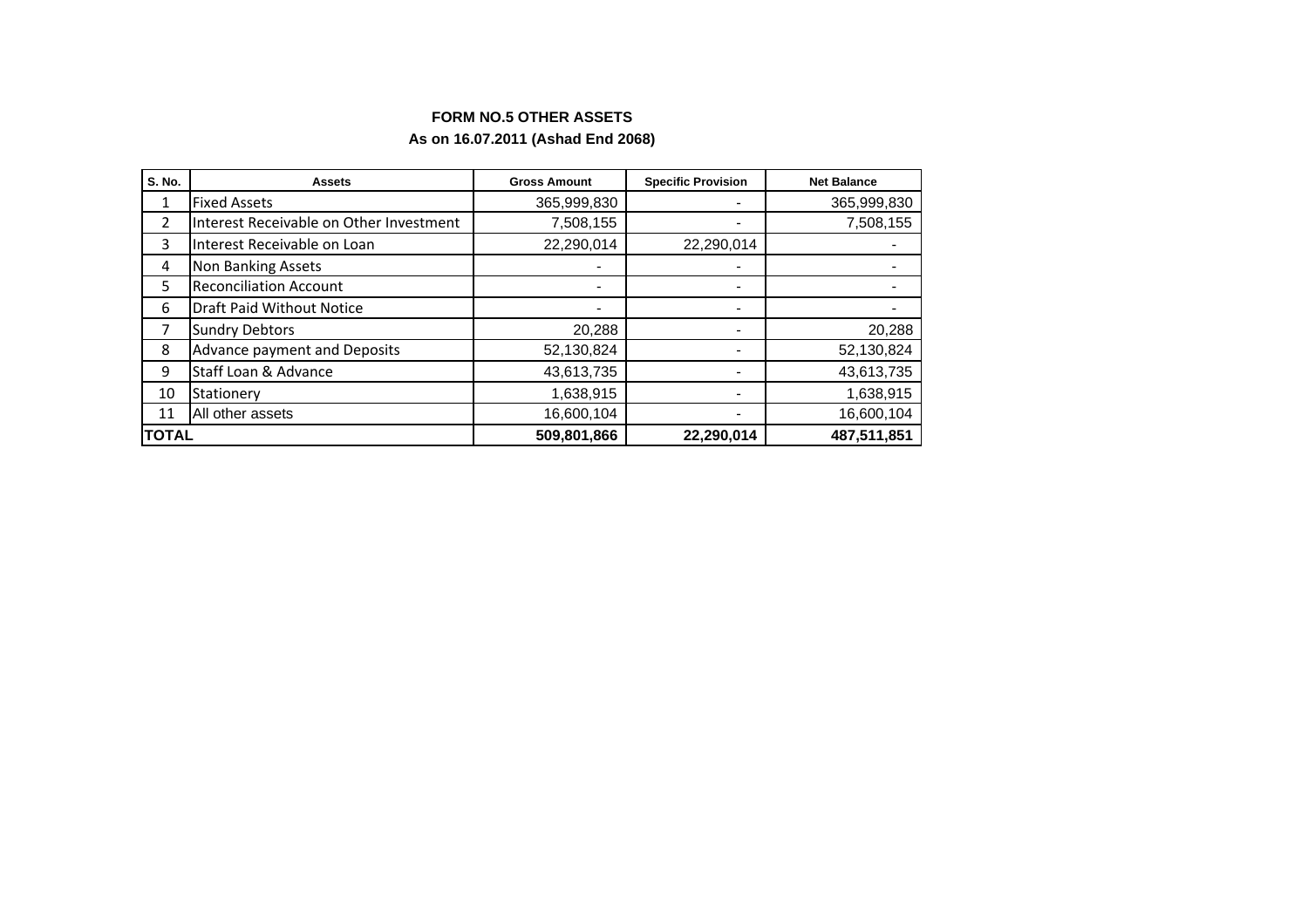## **FORM NO.6 RISK WEIGHTED EXPOSURE FOR OPERATIONAL RISK As on 16.07.2011 (Ashad End 2068)**

| <b>Particulars</b>                                                  | (2064/65)<br>Year 1 | Year 2 (2065/66) | Year 3 (2066/67) |
|---------------------------------------------------------------------|---------------------|------------------|------------------|
| Net Interest Income                                                 | 81,737,330          | 122,657,953      | 216,346,417      |
| Commission and Discount Income                                      | 2,190,317           | 4.251.601        | 3,908,315        |
| <b>Other Operating Income</b>                                       | 11,888,687          | 25,564,749       | 30,740,447       |
| <b>Exchange Fluctuation Income</b>                                  | 2,203,284           | 8,479,790        | 5,606,611        |
| Addition / Deduction Interest Suspense during the period            | 3,323,197           | (364, 221)       | 4,434,107        |
| Gross income (a)                                                    | 101,342,815         | 160,589,872      | 261,035,897      |
| Alfa (b)                                                            | 15%                 | 15%              | 15%              |
| <b>Fixed Percentage of Gross Income [c=(axb)]</b>                   | 15,201,422          | 24,088,481       | 39,155,385       |
| Capital Requirement for operational risk (d) (average of c)         | 26,148,429          |                  |                  |
| Risk Weight (reciprocal of capital requirement of 10%) in times (e) | 10                  | 10               |                  |
| Equivalent Risk Weight Exposure [f=(dxe)]                           | 261,484,290         |                  |                  |
| <b>PILLAR-II ADJUSTMENTS</b>                                        |                     |                  |                  |
| If Gross Income for all the last three years is negative (6.4 a 8)  |                     |                  |                  |
| Total Credit and Investment (net of Specific Provision)             |                     |                  |                  |
| Capital Requirement for operational risk (5%)                       |                     |                  |                  |
| Risk Weight (reciprocal of capital requirement of 10%) in times     |                     | 10               |                  |
| Equivalent Risk Weight Exposure [g]                                 |                     |                  |                  |
| <b>Equivalent Risk Weight Exposure [h=f+g]</b>                      |                     |                  |                  |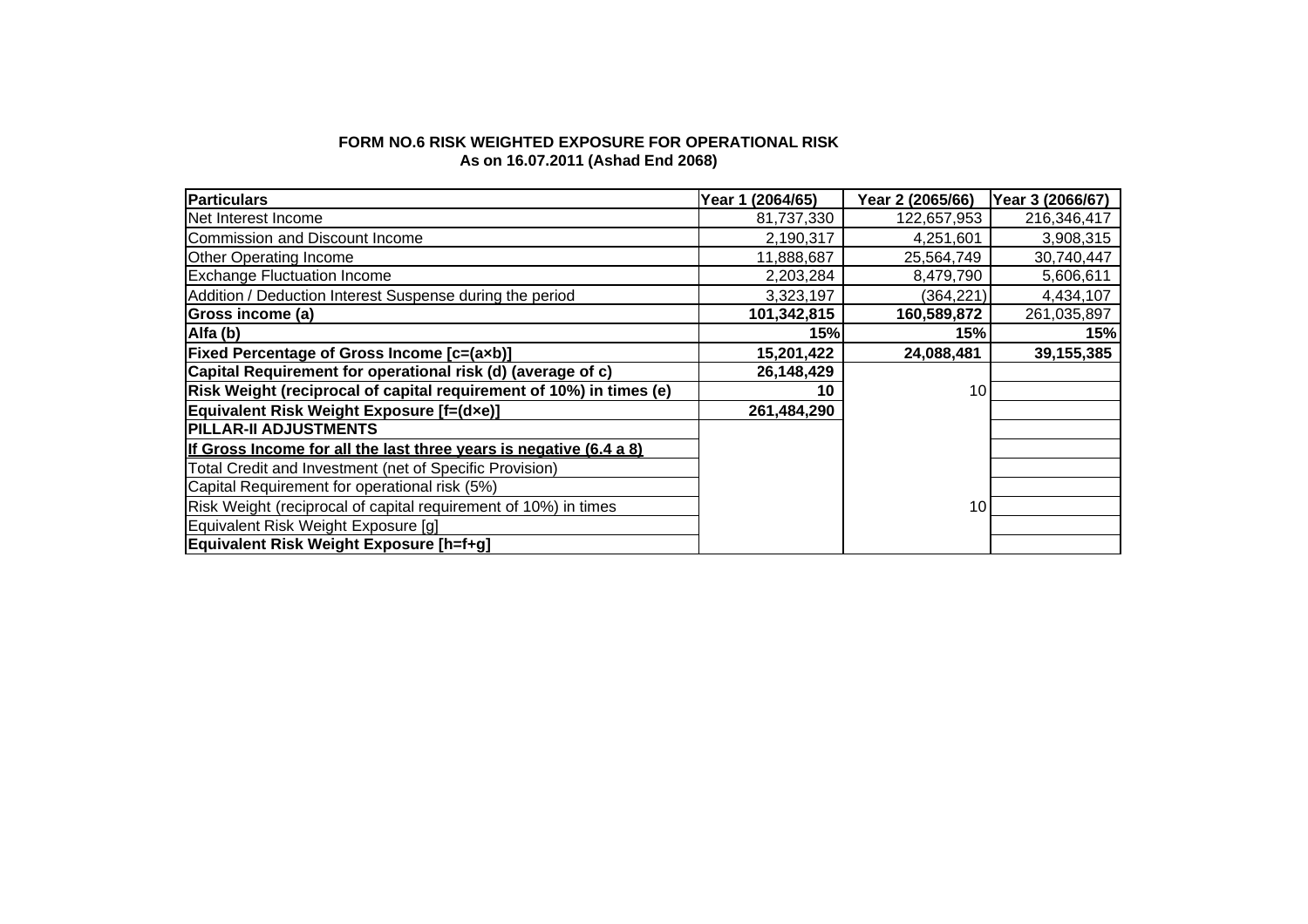## **FORM NO.7 RISK WEIGHTED EXPOSURE FOR MARKET RISK As on 16.07.2011 (Ashad End 2068)**

| S.No.                                                               | <b>Currency</b> | <b>Open Position (FCY)</b> | Rate                     | <b>Open Position (NPR)</b> | <b>Relevant Open Position</b> |
|---------------------------------------------------------------------|-----------------|----------------------------|--------------------------|----------------------------|-------------------------------|
|                                                                     | <b>INR</b>      | 130,820                    | 1.60                     | 209,410                    | 209,410                       |
| 2                                                                   | <b>USD</b>      | 37,854                     | 71.20                    | 2,695,205                  | 2,695,205                     |
| 3                                                                   | GBP             | 325                        | 114.76                   | 37,295                     | 37,295                        |
| 4                                                                   | AUD             | 50                         | 76.45                    | 3,822                      | 3,822                         |
| 5                                                                   | <b>JPY</b>      | $\blacksquare$             | $\overline{\phantom{a}}$ |                            |                               |
| 6                                                                   | <b>EUR</b>      | 4,225                      | 100.62                   | 425,120                    | 425,120                       |
| <b>Total Open Position (a)</b>                                      | 3,370,852       |                            |                          |                            |                               |
| <b>Fixed Percentage (b)</b>                                         | 5%              |                            |                          |                            |                               |
| Capital Charge for Market Risk [c=(axb)]                            | 168,543         |                            |                          |                            |                               |
| Risk Weight (reciprocal of capital requirement of 10%) in times (d) | 10              |                            |                          |                            |                               |
| Equivalent Risk Weight Exposure [e=(cxd)]                           | 1,685,426       |                            |                          |                            |                               |